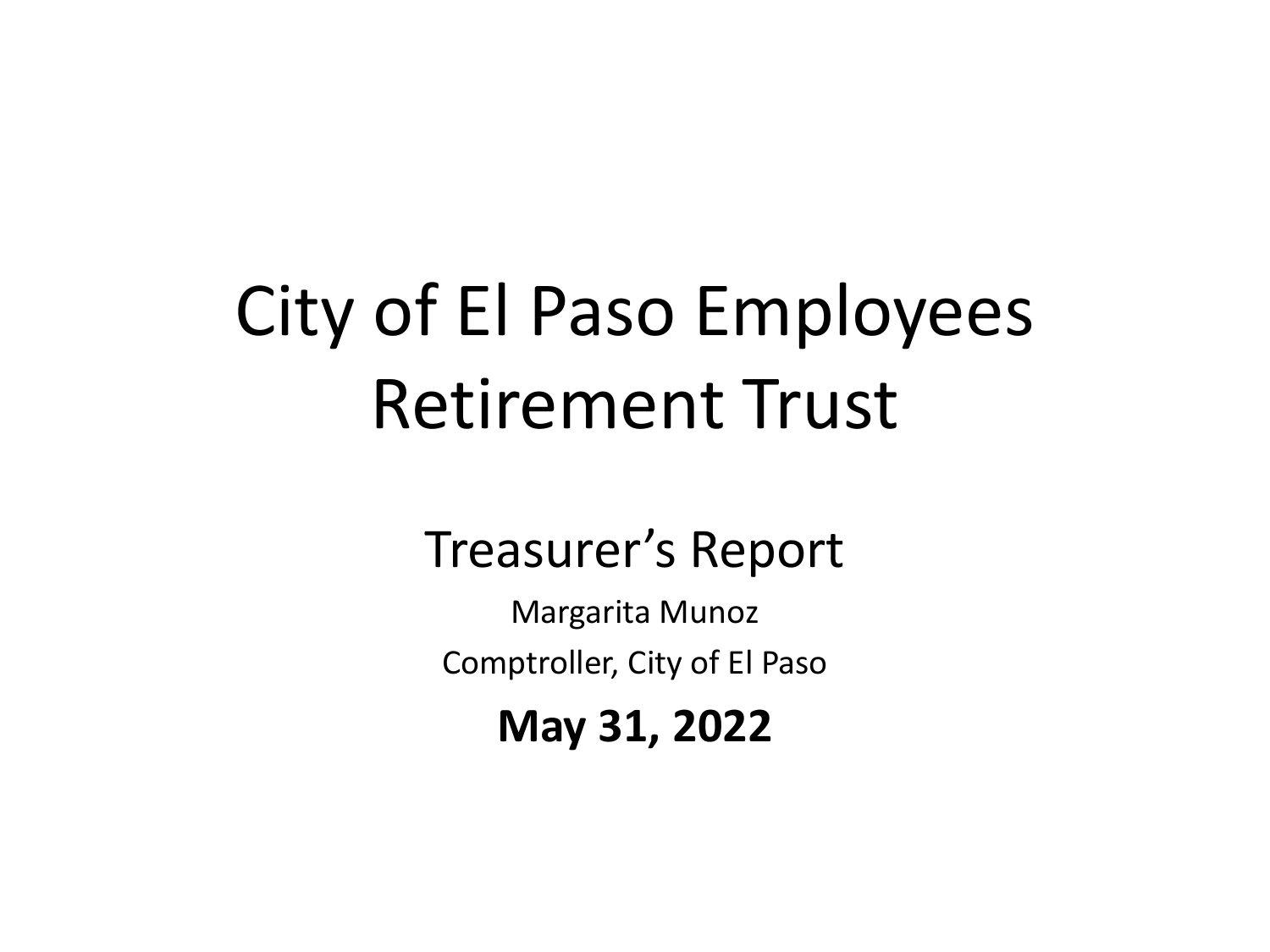#### City of El Paso Employees Retirement Trust Statements of Net Assets Available for Benefits

|                                         | Unaudited    |               |    | Audited         | Audited           | Audited |                 |  |  |  |
|-----------------------------------------|--------------|---------------|----|-----------------|-------------------|---------|-----------------|--|--|--|
|                                         | May 31, 2022 |               |    | August 31, 2021 | August 31, 2020   |         | August 31, 2019 |  |  |  |
| <b>Assets</b>                           |              |               |    |                 |                   |         |                 |  |  |  |
| Cash and Investments (at fair value):   |              |               |    |                 |                   |         |                 |  |  |  |
| Cash and Cash Equivalents               | \$           | 6,121,399     | \$ | 3,580,457       | \$<br>10,646,860  | \$      | 17,959,516      |  |  |  |
| Cash in Escrow                          |              | 1,481,784     |    | 1,656,688       |                   |         |                 |  |  |  |
| Investments                             |              | 943,206,556   |    | 1,030,992,346   | 862,756,738       |         | 787,962,164     |  |  |  |
| <b>Total Cash and Investments</b>       |              | 950,809,739   |    | 1,036,229,491   | 873,403,598       |         | 805,921,680     |  |  |  |
| Receivables                             |              |               |    |                 |                   |         |                 |  |  |  |
| Unrestricted                            |              | 1,413,797     |    | 1,950,229       | 3,583,017         |         | 3,812,901       |  |  |  |
| Restricted - commission credits         |              | 7,883         |    | 7,883           | 6,109             |         | 3,697           |  |  |  |
| <b>Total Receivables</b>                |              | 1,421,680     |    | 1,958,112       | 3,589,126         |         | 3,816,598       |  |  |  |
|                                         |              |               |    |                 |                   |         |                 |  |  |  |
| <b>Prepaid Expenses</b>                 |              | 40,620        |    | 24,021          | 23,837            |         | 23,249          |  |  |  |
| <b>Capital Assets</b>                   |              | 2,516,531     |    | 2,516,531       | 2,678,419         |         | 3, 154, 205     |  |  |  |
| <b>Total Assets</b>                     |              | 954,788,570   |    | 1,040,728,155   | 879,694,980       |         | 812,915,732     |  |  |  |
| Liabilities                             |              |               |    |                 |                   |         |                 |  |  |  |
| Due to Brokers for Securities Purchased |              |               |    |                 | 1,164,852         |         | 5,338,049       |  |  |  |
| <b>Accrued Expenses</b>                 |              | 595,508       |    | 2,036,126       | 534,623           |         | 949,995         |  |  |  |
| Deferred Revenue - commission credits   |              | 7,883         |    | 7,883           | 6,109             |         | 3,697           |  |  |  |
| <b>Total Liabilities</b>                |              | 603,391       |    | 2,044,009       | 1,705,584         |         | 6,291,741       |  |  |  |
| Net Assets Available for Benefits       | \$           | 954, 185, 179 | S  | 1,038,684,146   | \$<br>877,989,396 | \$      | 806,623,991     |  |  |  |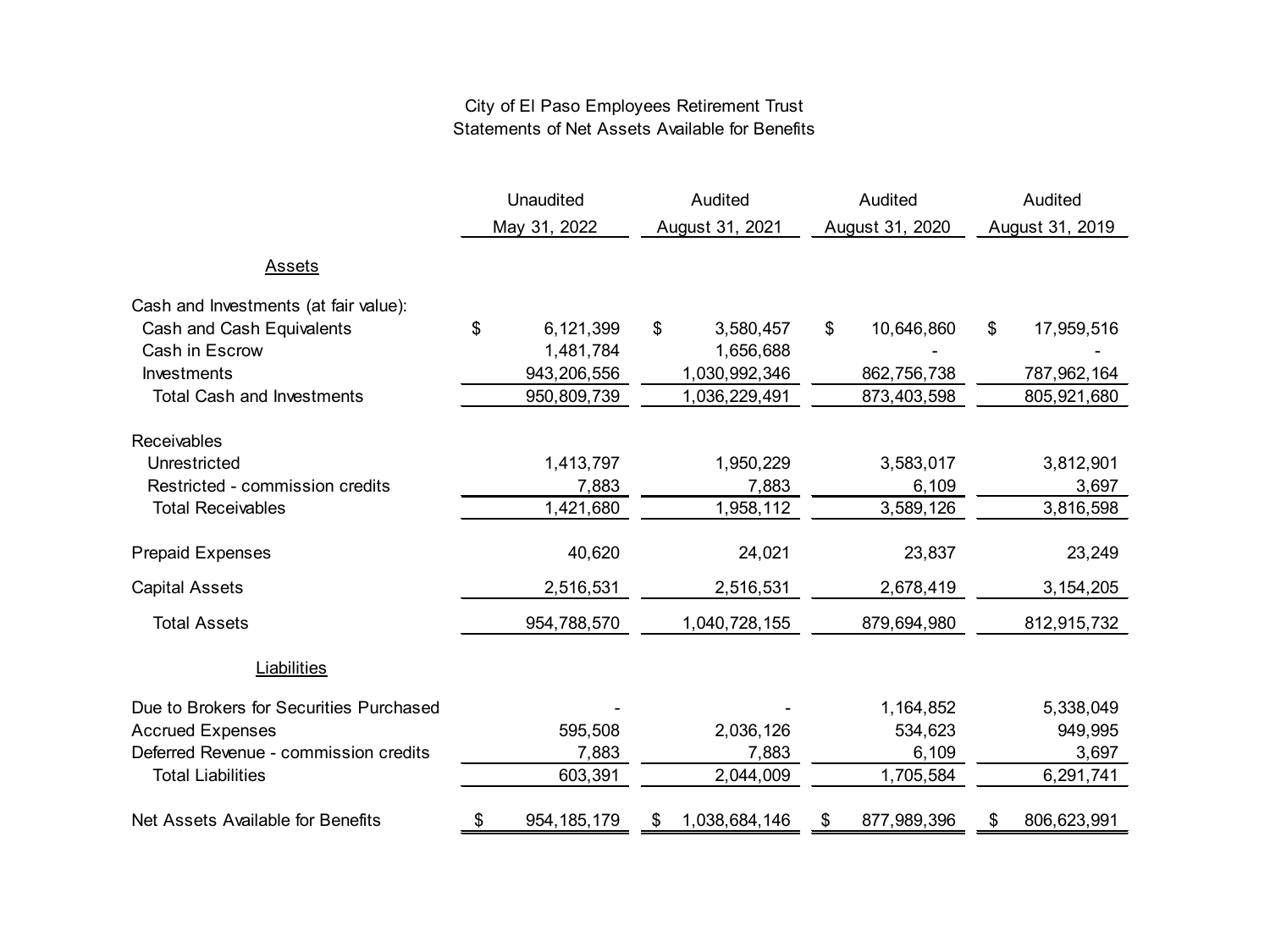#### City of El Paso Employees Retirement Trust Statements of Changes in Net Assets Available for Benefits

|                                                                             | Unaudited         |                |    | Audited         | Audited           | Audited    |                 |  |  |
|-----------------------------------------------------------------------------|-------------------|----------------|----|-----------------|-------------------|------------|-----------------|--|--|
|                                                                             | Nine Months Ended |                |    | Year Ended      | Year Ended        | Year Ended |                 |  |  |
|                                                                             |                   | May 31, 2022   |    | August 31, 2021 | August 31, 2020   |            | August 31, 2019 |  |  |
| <b>Additions</b>                                                            |                   |                |    |                 |                   |            |                 |  |  |
| Receipts                                                                    |                   |                |    |                 |                   |            |                 |  |  |
| Contributions                                                               | \$                | 31,366,125     | \$ | 40,702,548      | \$<br>41,410,781  | \$         | 42, 171, 245    |  |  |
| Investment Income                                                           |                   |                |    |                 |                   |            |                 |  |  |
| <b>Interest</b>                                                             |                   | 432,457        |    | 1,049,280       | 4,109,088         |            | 4,169,630       |  |  |
| Dividends                                                                   |                   | 2,617,270      |    | 2,548,310       | 2,356,890         |            | 3,552,203       |  |  |
| Net Change in Fair Value of Investments                                     |                   | (52, 296, 280) |    | 201, 182, 318   | 99,563,115        |            | 7,981,580       |  |  |
| Gain on Disposition of Assets                                               |                   |                |    |                 | 19,939            |            |                 |  |  |
| Other                                                                       |                   |                |    | 24,567          | 11,301            |            | 37,424          |  |  |
| Less Investment Advisor Fees                                                |                   | (2,065,888)    |    | (2,753,808)     | (3,589,807)       |            | (2,920,990)     |  |  |
| Net Investment Income                                                       |                   | (51, 312, 441) |    | 202,050,667     | 102,470,526       |            | 12,819,847      |  |  |
| <b>Total Net Additions</b>                                                  |                   | (19, 946, 316) |    | 242,753,215     | 143,881,307       |            | 54,991,092      |  |  |
| <b>Deductions</b>                                                           |                   |                |    |                 |                   |            |                 |  |  |
| <b>Benefits Paid to Retirees</b>                                            |                   | 59, 102, 518   |    | 75,812,963      | 66,639,726        |            | 62,356,632      |  |  |
| Refunds                                                                     |                   | 4,035,182      |    | 3,804,288       | 3,737,266         |            | 4,215,138       |  |  |
| <b>Administrative Expenses</b>                                              |                   | 1,208,592      |    | 2,441,214       | 2,138,910         |            | 1,761,619       |  |  |
| Legal Settlement                                                            |                   | 206,359        |    |                 |                   |            |                 |  |  |
| <b>Total Deductions</b>                                                     |                   | 64,552,651     |    | 82,058,465      | 72,515,902        |            | 68,333,389      |  |  |
|                                                                             |                   |                |    |                 |                   |            |                 |  |  |
| Net Increase (Decrease)                                                     |                   | (84, 498, 967) |    | 160,694,750     | 71,365,405        |            | (13, 342, 297)  |  |  |
| Beginning Net Assets Available for Benefits                                 |                   | 1,038,684,146  |    | 877,989,396     | 806,623,991       |            | 819,966,288     |  |  |
| Ending Net Assets Available for Benefits                                    | \$                | 954, 185, 179  | \$ | 1,038,684,146   | \$<br>877,989,396 | \$         | 806,623,991     |  |  |
|                                                                             |                   |                |    |                 |                   |            |                 |  |  |
| <b>Reconciliation to Mellon Statements</b>                                  |                   |                |    |                 |                   |            |                 |  |  |
| Reported per Mellon Statement (Cash Basis)<br>Adjustments to Accrual Basis: | \$                | 943, 163, 987  |    |                 |                   |            |                 |  |  |
| Prior Year Capitalization                                                   |                   | 10,416,411     |    |                 |                   |            |                 |  |  |
| <b>Accrue Contributions</b>                                                 |                   | 1,335,304      |    |                 |                   |            |                 |  |  |
| <b>Accrue Investment Advisor Fees</b>                                       |                   | (576, 371)     |    |                 |                   |            |                 |  |  |
| <b>Accrue Administrative Expenses</b>                                       |                   | (19, 137)      |    |                 |                   |            |                 |  |  |
| Adjust for Prepaid Insurance                                                |                   | 16,599         |    |                 |                   |            |                 |  |  |
| Accrue Legal Settlement                                                     |                   | (151, 615)     |    |                 |                   |            |                 |  |  |
| Reported per Treasurer's Report (Accrual Basis)                             | \$                | 954, 185, 179  |    |                 |                   |            |                 |  |  |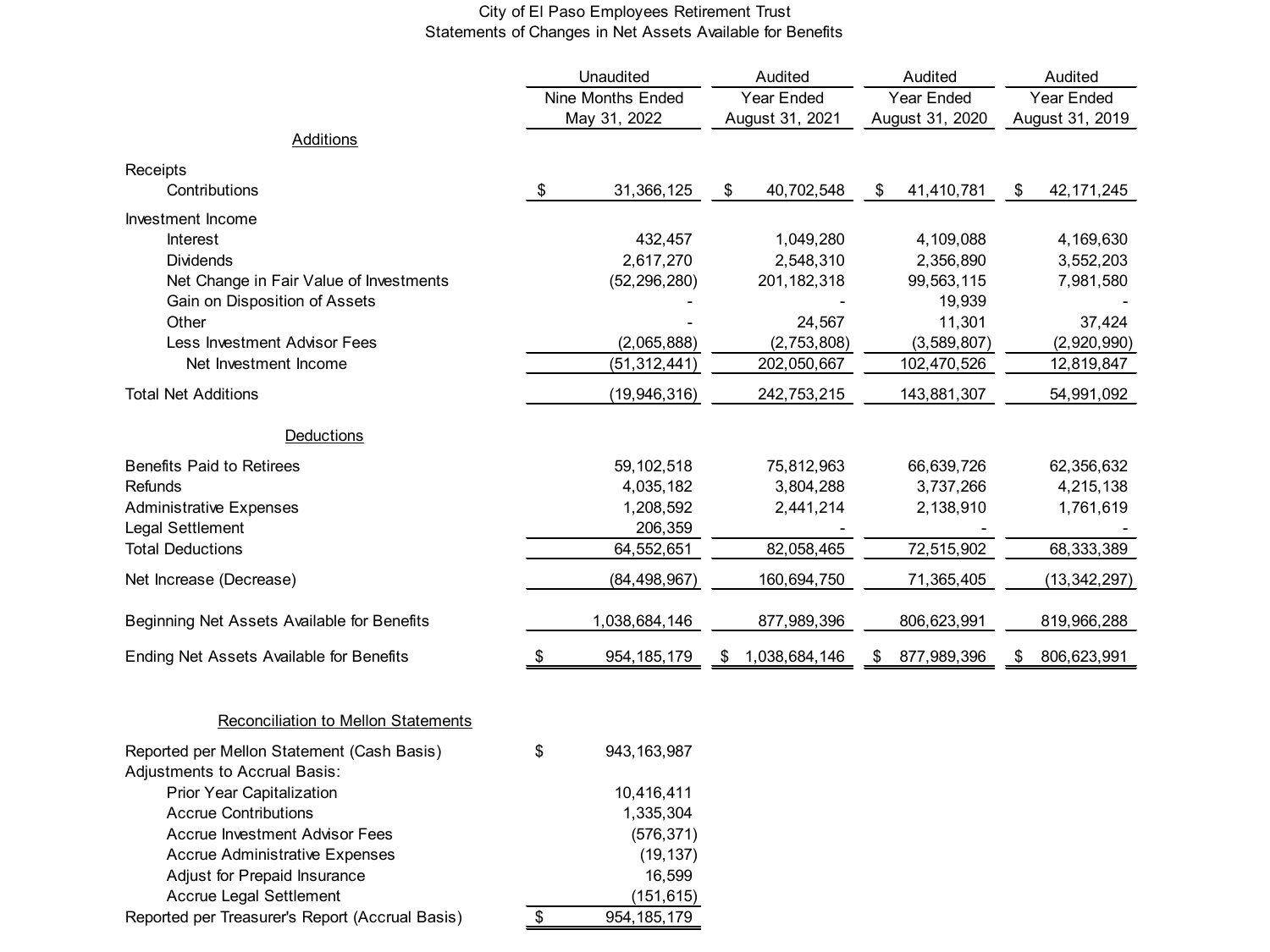#### City of El Paso Employees Retirement Trust Quarterly Statements of Changes in Net Assets Available for Benefits

|                                             | 3rd QTR,<br>FY 2022<br>May 31, 2022 |                | 2nd QTR,<br>FY 2022<br>February 28, 2022 |                |      | 1st QTR,<br>FY 2022<br>November 30, 2021 | 4th QTR.<br>FY 2021 |      | 3rd QTR,<br>FY 2021 |      | 2nd QTR,<br>FY 2021 |
|---------------------------------------------|-------------------------------------|----------------|------------------------------------------|----------------|------|------------------------------------------|---------------------|------|---------------------|------|---------------------|
| Additions                                   |                                     |                |                                          |                |      |                                          | August 31, 2021     |      | May 31, 2021        |      | February 28, 2021   |
| Receipts                                    |                                     |                |                                          |                |      |                                          |                     |      |                     |      |                     |
| Contributions                               | -\$                                 | 10,819,174     | \$                                       | 10,181,240     | - \$ | 10,365,711                               | \$<br>10,518,718    | - \$ | 10,207,076          | - \$ | 9,919,609           |
| <b>Investment Income</b>                    |                                     |                |                                          |                |      |                                          |                     |      |                     |      |                     |
| Interest                                    |                                     | 304,458        |                                          | (145, 138)     |      | 273,137                                  | 272,132             |      | 289,774             |      | 265,017             |
| <b>Dividends</b>                            |                                     | 996.664        |                                          | 780.774        |      | 839.832                                  | 732.765             |      | 655.659             |      | 623,716             |
| Net Change in Fair Value of Investments     |                                     | (39,039,302)   |                                          | (18, 380, 676) |      | 5,123,698                                | 71,689,524          |      | 43,245,583          |      | 35,840,704          |
| Other                                       |                                     |                |                                          |                |      |                                          | 6,959               |      | 18.603              |      |                     |
| Less Investment Advisor Fees                |                                     | (714, 509)     |                                          | (422, 764)     |      | (928, 615)                               | (836, 984)          |      | (478, 642)          |      | (1,032,775)         |
| Net Investment Income (Loss)                |                                     | (38, 452, 689) |                                          | (18, 167, 804) |      | 5,308,052                                | 71,864,396          |      | 43,730,977          |      | 35,696,662          |
| <b>Total Net Additions (Reductions)</b>     |                                     | (27, 633, 515) |                                          | (7,986,564)    |      | 15,673,763                               | 82,383,114          |      | 53,938,053          |      | 45,616,271          |
| <b>Deductions</b>                           |                                     |                |                                          |                |      |                                          |                     |      |                     |      |                     |
| <b>Benefits Paid to Retirees</b>            |                                     | 23,720,596     |                                          | 17,051,638     |      | 18,330,284                               | 19,779,243          |      | 17,985,413          |      | 17,784,596          |
| Refunds                                     |                                     | 1,179,397      |                                          | 1,228,086      |      | 1,627,699                                | 1,372,403           |      | 905,644             |      | 647,875             |
| Administrative Expenses                     |                                     | 357,592        |                                          | 504,166        |      | 346,834                                  | 620,217             |      | 726,138             |      | 505,031             |
| Legal Settlement                            |                                     | 80,714         |                                          | 95,857         |      | 29,788                                   | 39,203              |      | 309,237             |      | 245,469             |
| <b>Total Deductions</b>                     |                                     | 25,338,299     |                                          | 18,879,747     |      | 20,334,605                               | 21,811,066          |      | 19,926,432          |      | 19, 182, 971        |
| Net Increase (Decrease)                     |                                     | (52, 971, 814) |                                          | (26, 866, 311) |      | (4,660,842)                              | 60,572,048          |      | 34,011,621          |      | 26,433,300          |
| Beginning Net Assets Available for Benefits |                                     | 1,007,156,993  |                                          | 1,034,023,304  |      | 1,038,684,146                            | 978,112,098         |      | 944, 100, 477       |      | 917,667,177         |
| Ending Net Assets Available for Benefits    | \$                                  | 954, 185, 179  | S.                                       | 1,007,156,993  |      | 1,034,023,304                            | \$<br>1,038,684,146 | - \$ | 978,112,098         | S    | 944, 100, 477       |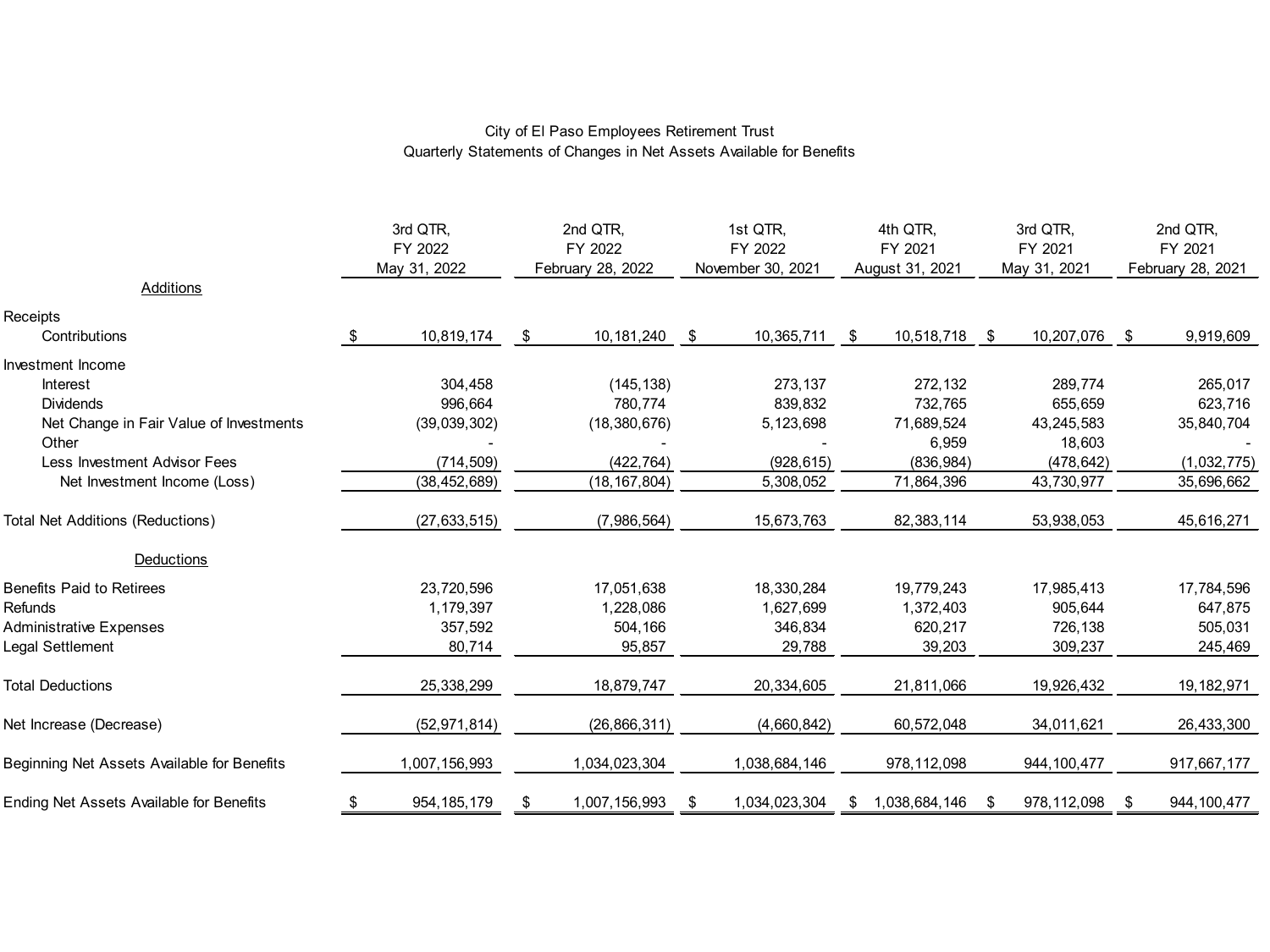|                                                                |    | Year to Date    |     |            |                 |                 |                  |      | Month             |                |                 |      |               |     |                |
|----------------------------------------------------------------|----|-----------------|-----|------------|-----------------|-----------------|------------------|------|-------------------|----------------|-----------------|------|---------------|-----|----------------|
|                                                                |    | May 31, 2022    |     | May        | April           | March           | February         |      | January           | December       | November        |      | October       |     | September      |
| Detail                                                         |    |                 |     |            |                 |                 |                  |      |                   |                |                 |      |               |     |                |
| Interest                                                       | \$ | 432,457 \$      |     | $7,131$ \$ | 274,327 \$      | 23,000 \$       | $105 - $$        |      | 272,311 \$        | $(417,554)$ \$ | 156             | - \$ | 272,924 \$    |     | 57             |
| <b>Dividends</b>                                               |    | 2,617,270       |     | 201,442    | 580,961         | 214,261         | 140,465          |      | 452,453           | 187,856        | 175,790         |      | 497,557       |     | 166,485        |
| <b>Realized Gain/Loss</b>                                      |    | 92,227,752      |     | 119,108    | 26,638          | 6,276,584       | 78,524           |      | 4,592,535         | 7,138,261      | 67,163,270      |      | 190,449       |     | 6,642,383      |
| Unrealized Gain/Loss-Investments                               |    | (144, 520, 076) |     | 3,006,954  | (44, 417, 951)  | (4,048,222)     | (6, 415, 738)    |      | (35, 343, 386)    | 11,569,710     | (66, 246, 831)  |      | 30,212,774    |     | (32, 837, 386) |
| Unrealized Gain/Loss Currency                                  |    | (3,956)         |     | 674        | (2,909)         | (178)           | 805              |      | (2,631)           | 1,244          | (1,084)         |      | 1,596         |     | (1, 473)       |
| Per Statements of Changes in Net Assets                        | S. | (49, 246, 553)  | -\$ | 3,335,309  | \$ (43,538,934) | \$<br>2,465,445 | \$ (6, 195, 839) | - \$ | $(30,028,718)$ \$ | 18,479,517     | \$<br>1,091,301 |      | \$ 31,175,300 | -\$ | (26,029,934)   |
| Summary                                                        |    |                 |     |            |                 |                 |                  |      |                   |                |                 |      |               |     |                |
| Interest                                                       | \$ | 432,457         |     |            |                 |                 |                  |      |                   |                |                 |      |               |     |                |
| Dividends                                                      |    | 2,617,270       |     |            |                 |                 |                  |      |                   |                |                 |      |               |     |                |
| Net Market Value Depreciation                                  |    | (52, 296, 280)  |     |            |                 |                 |                  |      |                   |                |                 |      |               |     |                |
| Net Investment Loss (NIL)                                      | S  | (49, 246, 553)  |     |            |                 |                 |                  |      |                   |                |                 |      |               |     |                |
| Fiscal Year NIL to Date / Avg Net Assets Avail for<br>Benefits |    | $-4.94%$        |     |            |                 |                 |                  |      |                   |                |                 |      |               |     |                |
| Net Assets Available for Benefits - August 31, 2021 \$         |    | 1,038,684,146   |     |            |                 |                 |                  |      |                   |                |                 |      |               |     |                |
| Target Rate of Return                                          |    | 7.25%           |     |            |                 |                 |                  |      |                   |                |                 |      |               |     |                |
| Cumulative Target Rate of Return                               |    | 5.44%           |     |            |                 |                 |                  |      |                   |                |                 |      |               |     |                |
| Fiscal Year 2022 NII Target                                    | \$ | 72,241,513      |     |            |                 |                 |                  |      |                   |                |                 |      |               |     |                |
|                                                                |    |                 |     |            |                 |                 |                  |      |                   |                |                 |      |               |     |                |

#### City of El Paso Employees Retirement Trust Investment Income Analysis

**NOTE:** Target Rate of Return changed from 7.50% to 7.25% in May 2020 follow ing Board approval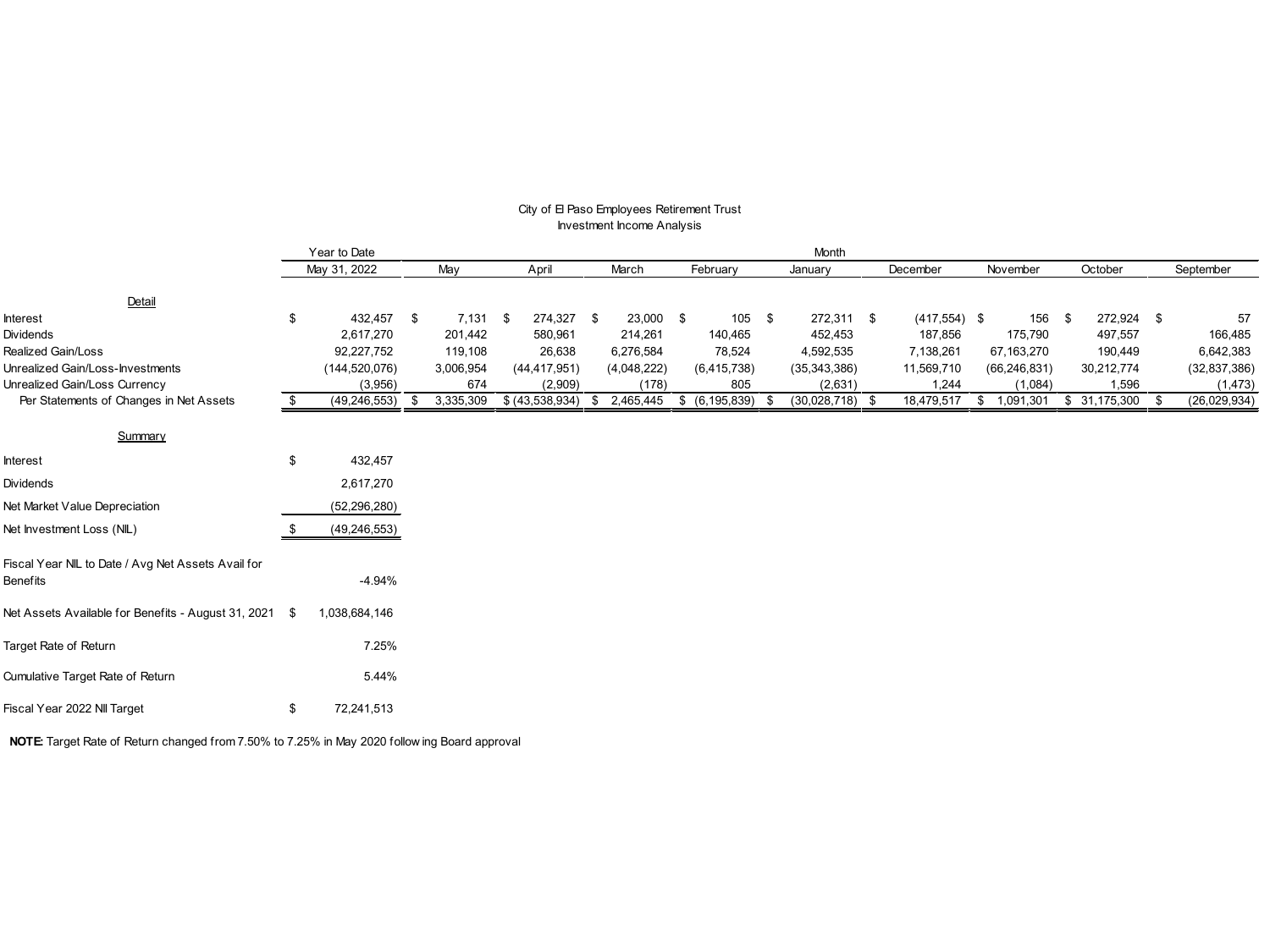#### CITY OF EL PASO EMPLOYEES RETIREMENT TRUST CITY PENSION ADMINISTRATION ACTUAL/BUDGET COMPARISON For The Nine Months Ended May 31, 2022

| <b>DESCRIPTION</b>                                            | <b>BUDGET</b>   | <b>ACTUAL</b>   | <b>UTILIZED</b>     | PERCENT UNDER(OVER)<br><b>BUDGET</b> |
|---------------------------------------------------------------|-----------------|-----------------|---------------------|--------------------------------------|
| <b>EXPENDITURES</b>                                           |                 |                 |                     |                                      |
| NON-UNIFORM WAGES AND SALARIES                                | \$<br>583,038   | \$<br>482,431   | 82.7% \$            | 100,607                              |
| SHIFT DIFFERENTIAL - CIVILIAN                                 | 25              |                 | 0.0%                | 25                                   |
| <b>EQUIPMENT ALLOWANCE</b>                                    | 3,800           | 2,601           | 68.4%               | 1,199                                |
| WORKERS COMPENSATION- CIVILIAN                                | 1,749           | 1,291           | 73.8%               | 458                                  |
| UNEMPLOYMENT COMPEN - CIVILIAN                                | 569             | 465             | 81.7%               | 104                                  |
| POS CITY - EMPLOYER CONTRIB                                   | 32.534          | 22,200          | 68.2%               | 10.334                               |
| LIFE INSURANCE - CIVILIAN                                     | 400             | 199             | 0.0%                | 201                                  |
| ALLOW(EXC MIL& UNIF)-CIVILIA                                  | 4,850           | 3,468           | 71.5%               | 1,382                                |
| <b>INSURANCE &amp; ANCILLARY BENEFITS</b>                     | 36,370          | 6,607           | 18.2%               | 29,763                               |
| OTHER EMPLOYEE BENEFITS                                       | 17,882          | 12,903          | 72.2%               | 4,979                                |
| CITY PENSION PLAN CONTRIBUTION                                | 79,941          | 64,458          | 80.6%               | 15,483                               |
| FICA CITY MATCH - CIVILIAN                                    | 31,545          | 23,917          | 75.8%               | 7,628                                |
| FICA MED- CITY MATCH-CIVILIAN                                 | 8,250           | 6,551           | 79.4%               | 1,699                                |
| Salaries Wages & Employee Benefits                            | 800,953         | 627,091         | 78.3%               | 173,862                              |
| HEALTH CARE PROVIDERS SERVICES                                | 2,500           |                 | 0.0%                | 2,500                                |
| <b>INTERPRETER SERVICES</b>                                   | 500             |                 | 0.0%                | 500                                  |
| <b>INVESTIGATIVE SERVICES</b>                                 | 1,800           |                 | 0.0%                | 1,800                                |
| DATA PROCESS SERVICES CONTRACT                                | 81,500          | 60,000          | 73.6%               | 21,500                               |
| MAINT SVCS CONTRACT-JANITORIAL                                | 12,000          | 9,482           | 79.0%               | 2,518                                |
| PRINTING SERVICES CONTRACTS                                   | 7,000           | 2,202           | 31.5%               | 4,798                                |
| SECURITY CONTRACTS                                            | 2,500           | 3,299           | 132.0%              | (799)                                |
| OUTSIDE CONTRACTS - NOC                                       | 7,200           | 2,180           | 30.3%               | 5,020                                |
| PEST CONTROL CONTRACTS                                        | 1,000           | 601             | 60.1%               | 399                                  |
| <b>GROUNDKEEPING HORTI CONTRACTS</b>                          | 4,000           | 2,961           | 74.0%               | 1,039                                |
| OFFICE EQUIP MAINT CONTRACTS                                  | 1,600           | 1,472           | 92.0%               | 128                                  |
| EQUIP MAINT-INTERFUND SVCS                                    | 500             | $\overline{a}$  | 0.0%                | 500                                  |
| MAIL ROOM CHARGES                                             | 21,000          |                 | 0.0%                | 21,000                               |
| COPIER CONTRACT SERVICES                                      | 4,000           | 2,739           | 68.5%               | 1,261                                |
| <b>Contractual Services</b>                                   | 147,100         | 84,936          | 57.7%               | 62,164                               |
| OFFICE SUPPLIES                                               | 9,000           | 6,574           | 73.0%               | 2,426                                |
| SUPPLIES COMPUTER EQUIPMENT                                   | 1,950           | 490             | 25.1%               | 1,460                                |
| <b>CLEANING SUPPLIES</b>                                      | 1,500           | 419             | 27.9%               | 1,081                                |
| <b>BUILDING MAINTENANCE SUPPLIES</b>                          | 11,099          | 4,342           | 39.1%               | 6,757                                |
| DATA PROCESS EQUIP                                            | 3,550           |                 | 0.0%                | 3,550                                |
| <b>Material and Supplies</b>                                  | 27,099          | 11,825          | 43.6%               | 15,274                               |
|                                                               |                 |                 |                     |                                      |
| PHONE & INTERNET                                              | 300             |                 | 0.0%                | 300                                  |
| <b>LONG DISTANCE</b>                                          | 100             |                 | 0.0%                | 100                                  |
| WIRELESS COMMUNICATION SERVICE                                | 1,600           | 1,204           | 75.3%               | 396                                  |
| <b>POSTAGE</b>                                                | 800             | 615             | 76.9%               | 185                                  |
| <b>ELECTRICITY</b>                                            | 8,500           | 6,614           | 77.8%               | 1,886                                |
| <b>WATER</b>                                                  | 7,000           | 4,434           | 63.3%               | 2,566                                |
| NATURAL GAS OTHER                                             | 3,000           | 3,078           | 102.6%              | (78)                                 |
| TRAVEL EXPENSES - EMPLOYEES<br>TRAVEL EXPENSES - BOARD MEMBER | 2,701           | 2,627<br>215    | 97.3%<br>2.0%       | 74                                   |
|                                                               | 11,000          |                 |                     | 10,785                               |
| MILEAGE ALLOWANCES<br>OTHER SERVICES CHARGES EXPENSE          | 100<br>13,000   | 3,014           | 0.0%<br>23.2%       | 100<br>9,986                         |
| SEMINARS CONTINUING EDUCATION                                 | 675             | 255             | 37.8%               | 420                                  |
| PROFESSIONAL LICENSES & MEMBER                                | 6,000           | 6,660           | 111.0%              | (660)                                |
| <b>INSURANCE</b>                                              | 89,649          | 79,744          | 89.0%               | 9,905                                |
| <b>Operating Expenditures</b>                                 | 144,425         | 108,460         | 75.1%               | 35,965                               |
|                                                               |                 |                 |                     |                                      |
| MAJOR OFFICE EQUIP & APPLIANCE                                |                 |                 | 0.0%                |                                      |
| AUDIO VISUAL                                                  |                 |                 | 0.0%                |                                      |
| <b>FURNITURE AND FIXTURES</b>                                 |                 |                 | 0.0%                |                                      |
| Capital Outlay<br>Total In-House Administrative Expenses      | \$<br>1,119,577 | 832,312         | $0.0\%$<br>74.3% \$ | 287,265                              |
|                                                               |                 |                 |                     |                                      |
| Expenses paid directly by Mellon Trust                        |                 | 376,280         |                     |                                      |
| Total Administrative expenses                                 |                 | \$<br>1,208,592 |                     |                                      |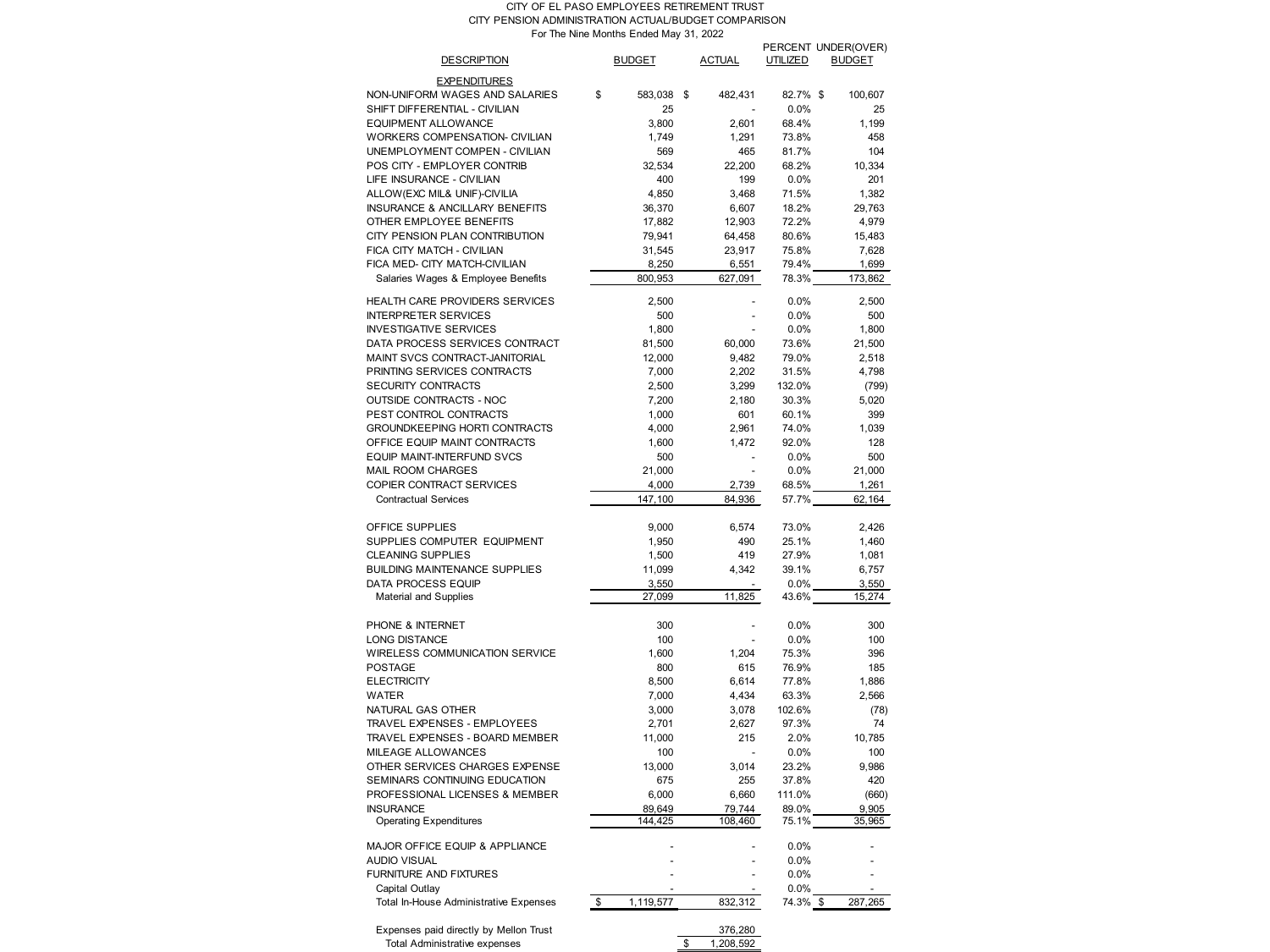### **Net YTD Investment Income** Monthly through May 31, 2022 (Millions)

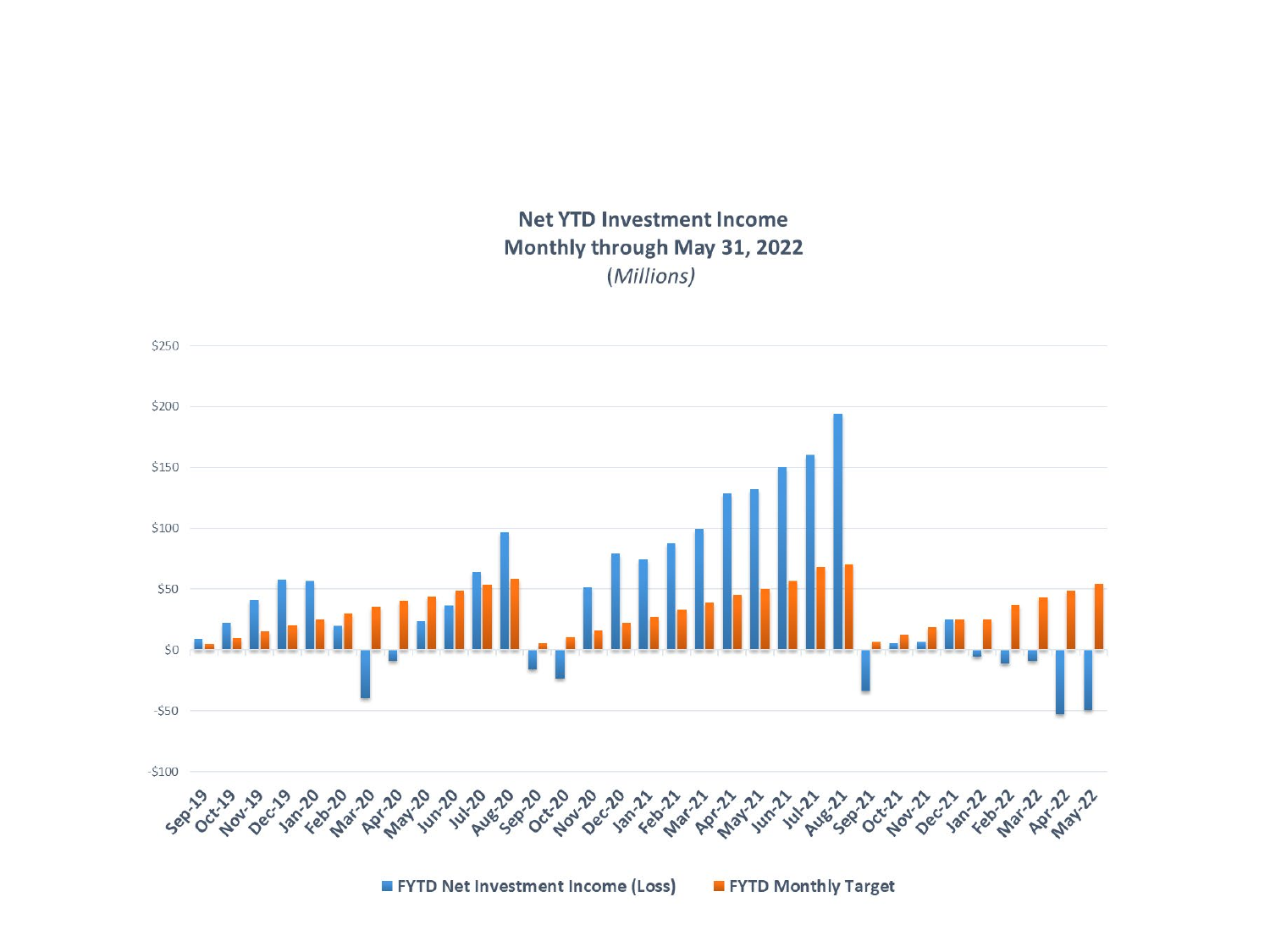



FYTD NII (NIL) Rate of Return FYTD Monthly Target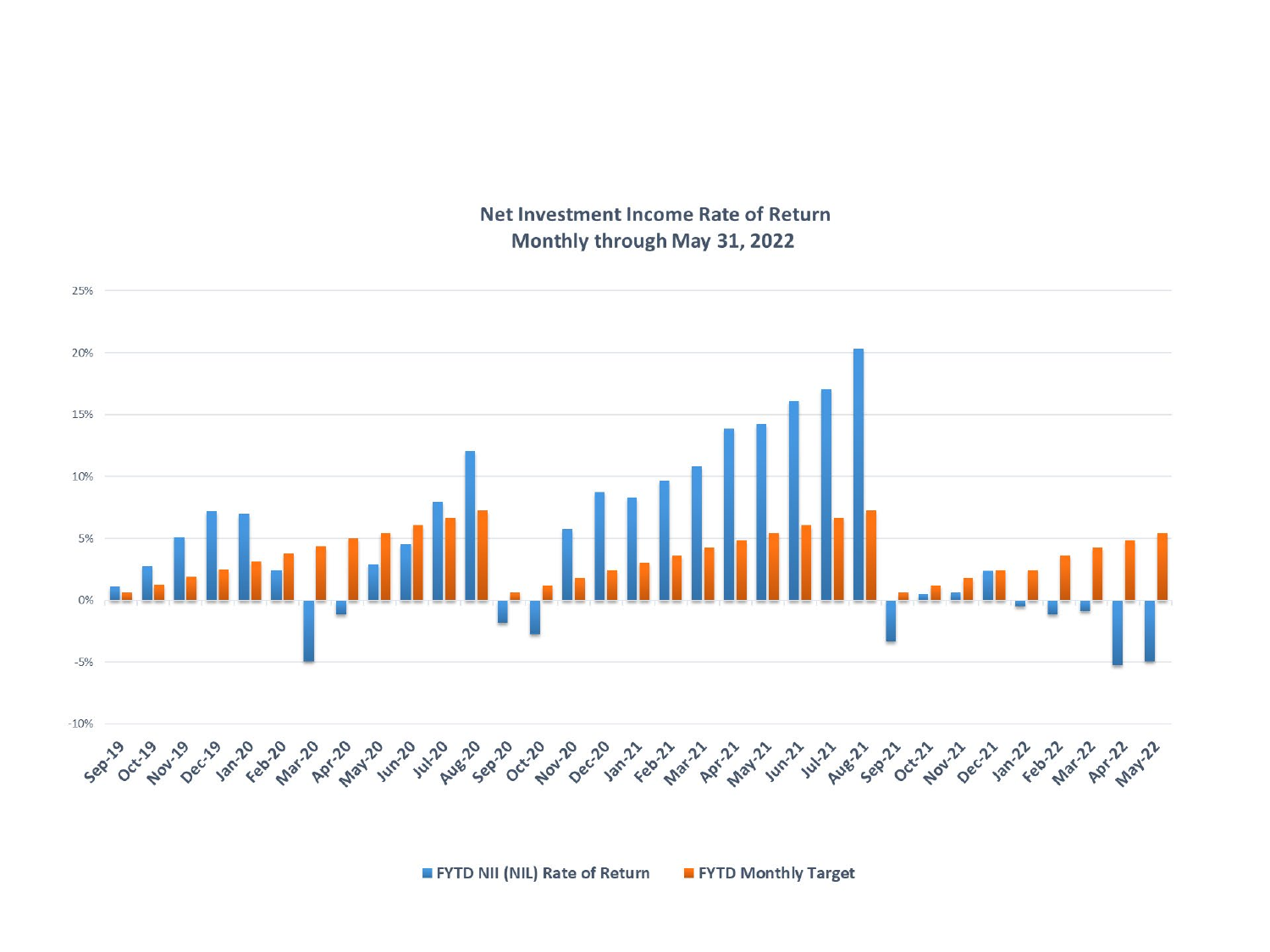## **Refunds & Administrative Expenses** Yearly through May 31, 2022

(Millions)